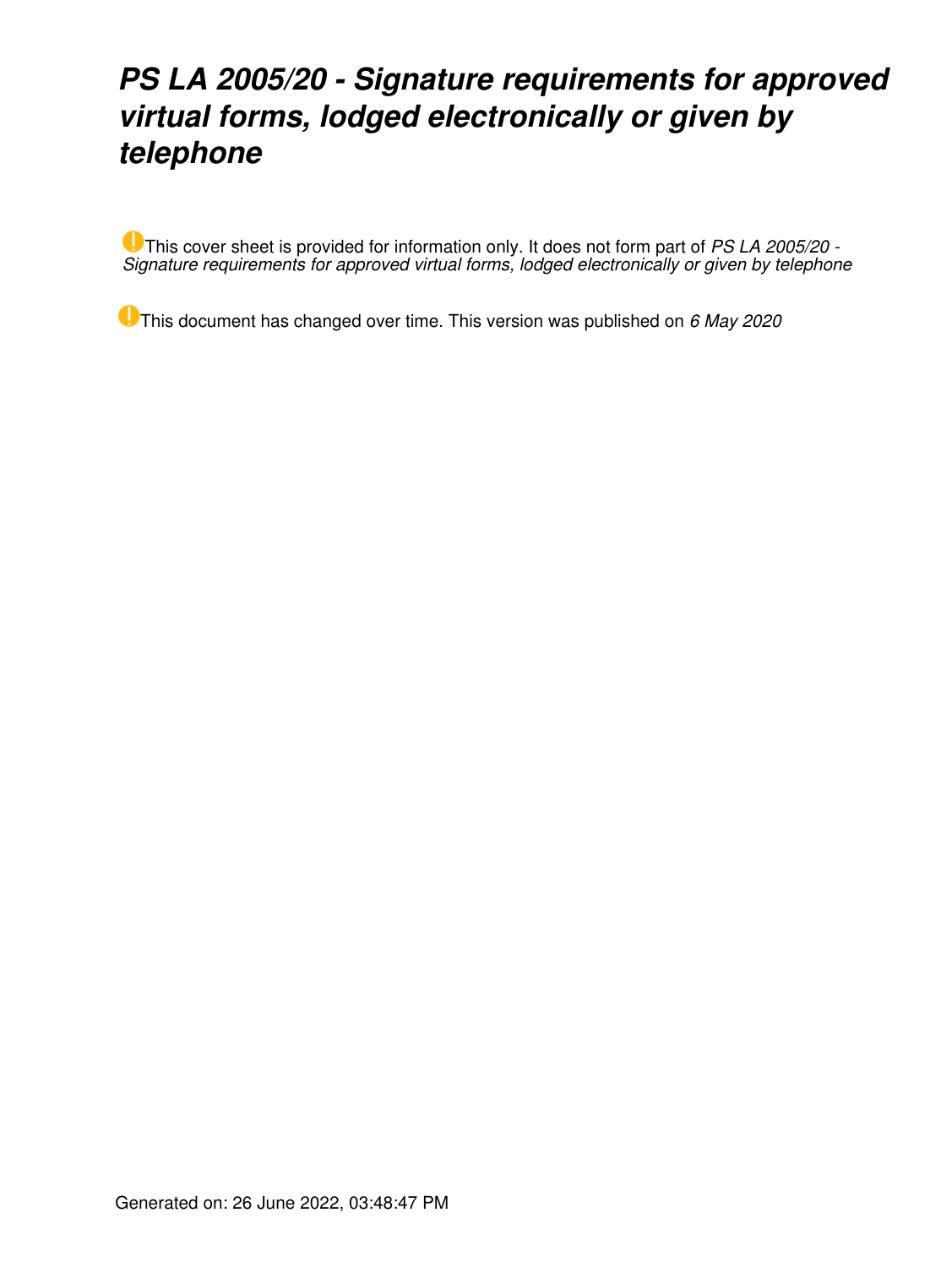

## PS LA 2005/20 Signature requirements for approved virtual forms, lodged electronically or given by telephone

## This Law Administration Practice Statement provides guidance on:

- •signature requirements for making declarations in approved virtual forms lodged electronically or by telephone
- •the approval process for electronic or telephone signatures.

*This Practice statement is an internal ATO document, and is an instruction to ATO staff.*

#### **1. What is this Practice statement about?**

This Practice statement sets out the:

- signature requirements for making declarations in approved virtual forms which are lodged electronically or given by telephone
- process which we must follow when approving an 'electronic signature' or a 'telephone signature'. [1](#page-1-0)

#### **2. What is an approved form?**

Approved forms meet the requirements contained in section 388-50 of Schedule 1 to the *Taxation Administration Act 1953* (TAA). [2](#page-1-1)

#### **3. What is a virtual form?**

Virtual forms are lodged electronically or given by telephone.<sup>[3](#page-1-2)</sup>

#### **4. How are approved virtual forms to be lodged or given to the ATO?**

An approved form that is lodged with or given to the ATO is required to contain a signed declaration from the entity lodging or giving the form. [4](#page-1-3)

Where the form is lodged electronically, any required signature must be an electronic signature<sup>[5](#page-1-4)</sup>, defined as 'a unique identification of the entity in electronic form that is approved by the Commissioner'. [6](#page-1-5) This gives the

- <span id="page-1-3"></span> $4$  Sections 388-60, 388-65 and 388-70 of Schedule 1 to the TAA.
- <span id="page-1-6"></span><span id="page-1-4"></span><sup>5</sup> Subsection 388-75(3) of Schedule 1 to the TAA.

ATO a broad discretion to determine the appropriate signature to be used on forms that are transmitted to us electronically. An entity may be required to have more than one electronic signature.

Similarly, where the form is given by telephone, a telephone signature is required<sup>7</sup>, which is defined as 'a unique identification of the entity that can be given by telephone and that is approved by the Commissioner'.<sup>[8](#page-1-4)</sup>

#### **5. Who may be an approving officer for the signature requirements of approved virtual forms?**

The following staff may approve the electronic or telephone signature requirements for an approved virtual form:

- the Commissioner
- a Second Commissioner holding the appropriate delegation from the Commissioner, or
- an SES officer holding the appropriate delegation from the Commissioner.<sup>[9](#page-1-5)</sup>

#### **6. What are the requirements for approving a signature?**

The approving officer must approve a signature that:

- is adequate to authenticate the identity of the entity signing the declaration in a form
- minimises the risk that the declarations made can be repudiated or denied by the entity signing the declaration in a form
- is linked to and in the control of the signatory and to no other entity.

<span id="page-1-0"></span><sup>1</sup> See subsection 995-1(1) of the *Income Tax Assessment Act 1997* (ITAA 1997).

<span id="page-1-1"></span><sup>&</sup>lt;sup>2</sup> See also Law Administration Practice Statement PS LA 2005/19 *Approved forms.*

<span id="page-1-2"></span><sup>3</sup> See also PS LA 2005/19 *Approved forms*.

<span id="page-1-5"></span> $6$  Subsection 995-1(1) of the ITAA 1997.

<sup>7</sup> Subsection 388-75(4) of Schedule 1 to the TAA.

 $8$  Subsection 995-1(1) of the ITAA 1997.

<sup>&</sup>lt;sup>9</sup> See Taxation Authorisation Guidelines.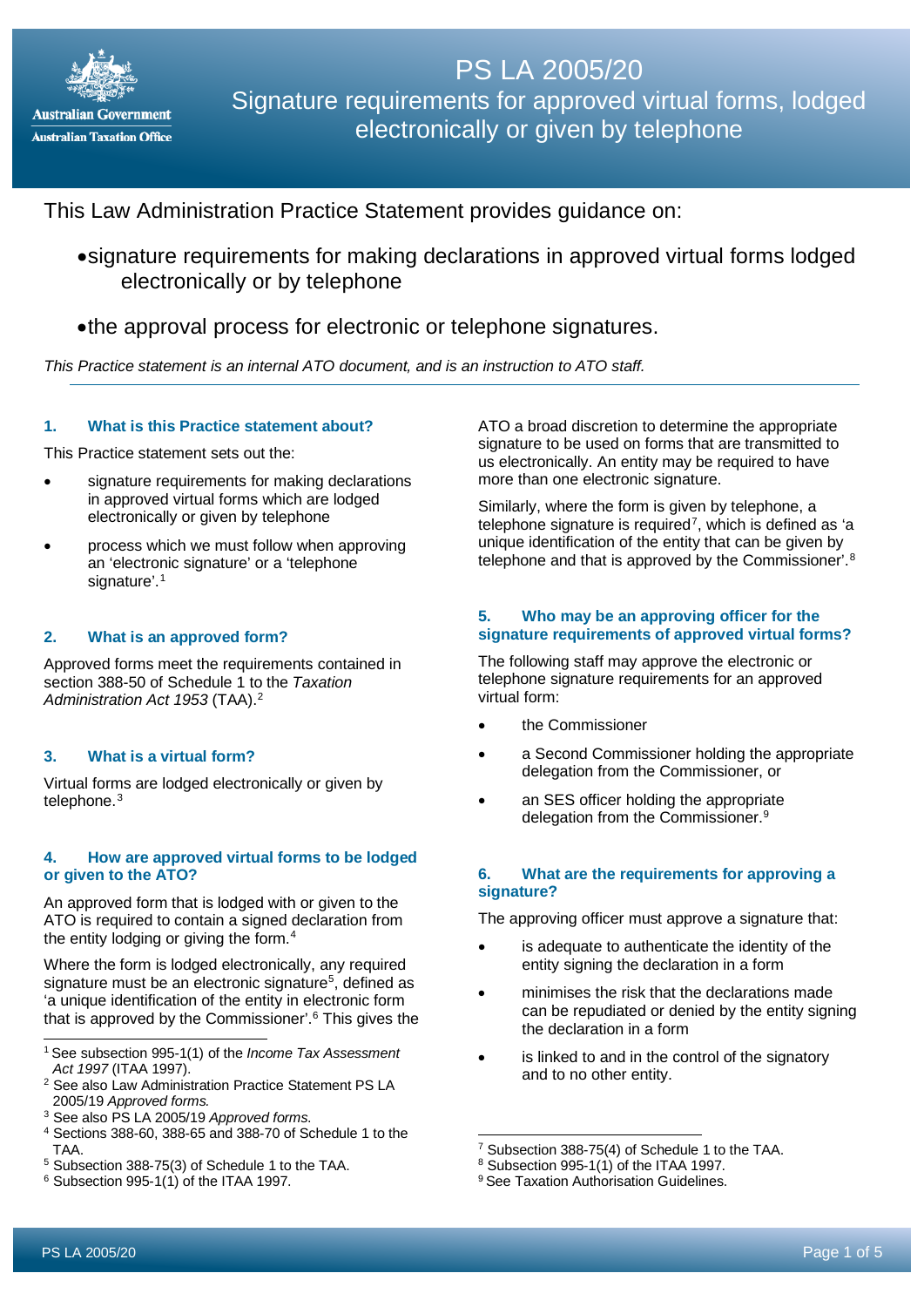#### **7. What must the approving officer consider?**

The approving officer must ensure the electronic or telephone signature is approved so that it applies to any declaration in the form.

The approving officer for an electronic signature should ensure that the approved virtual form includes the declaration details for every signed declaration required by the form.

The form may not be approved unless the required electronic signature and telephone signature have been obtained and/or verified.

Approving officers must record in writing the electronic or telephone signature and their approval of the signature requirements. Standard forms of instruments of approval are at Attachments A and B of this Practice statement for electronic and telephone signatures respectively.

#### **8. Instrument of approval for electronic and telephone signatures**

An instrument of approval, containing either:

- an electronic signature for a document that can be lodged electronically or
- a telephone signature for a document that can be lodged by telephone

should be held as an appendix to the instruments of approval for the related approved virtual forms.

A register for instruments of approval for electronic or telephone signatures is not required because these form part of the ancillary material to the instruments of approval for the related approved virtual forms. These arrangements are not part of the approval process for electronic and telephone signatures.[10](#page-2-0)

#### **9. Examples of approved electronic signatures**

Some electronic signatures are complex digital identifiers, such as the digital certificates issued to businesses that lodge business activity statements over the internet using the electronic commerce interface (ECI) system. Others can be as simple as a personal identification number (PIN).

For lodgment via the practitioner lodgment service a tax agent certificate is required, comprising the tax agents' declaration together with their electronic signature.

The tables in Attachment C list some examples of the different electronic and telephone signatures which have previously been approved for use.

#### **10. Electronic signature requirements not covered by the signature provisions**

A number of Acts administered by the Commissioner have electronic signature requirements that are not covered by the signature provisions<sup>[11](#page-2-1)</sup> or the definition of electronic signature.<sup>[12](#page-2-0)</sup> In approving electronic signatures for provisions in those Acts, approving officers must follow the process outlined in this Practice statement.

#### **More information**

For more information, refer to the [OPAL SharePoint](http://sharepoint/GASites/ServiceDelivery/OPAL_pages/Approved_Forms.aspx)  [page on Approved Forms](http://sharepoint/GASites/ServiceDelivery/OPAL_pages/Approved_Forms.aspx) (link available internally only).

This contains an Instrument of Approval (IOA) guide and IOA template to assist you in writing an IOA and dealing with the relevant signature requirements.

The signature requirements for forms that we receive by facsimile transmission are not dealt with by this Practice statement because they are not considered to be transmitted in an electronic format approved by the Commissioner. Instead, giving documents by facsimile transmission is considered to be a way of giving the form in paper form for the purposes of subsections 388-75(1) and (2) of Schedule 1 to the TAA.

| Date issued    | 11 November 2005 |
|----------------|------------------|
| Date of effect | 14 November 2005 |

<span id="page-2-1"></span><span id="page-2-0"></span><sup>10</sup> PS LA 2005/19 *Approved forms*.

<sup>11</sup> Section 388-75 of Schedule 1 to the TAA.

<sup>12</sup> Subsection 995-1(1) of the ITAA 1997.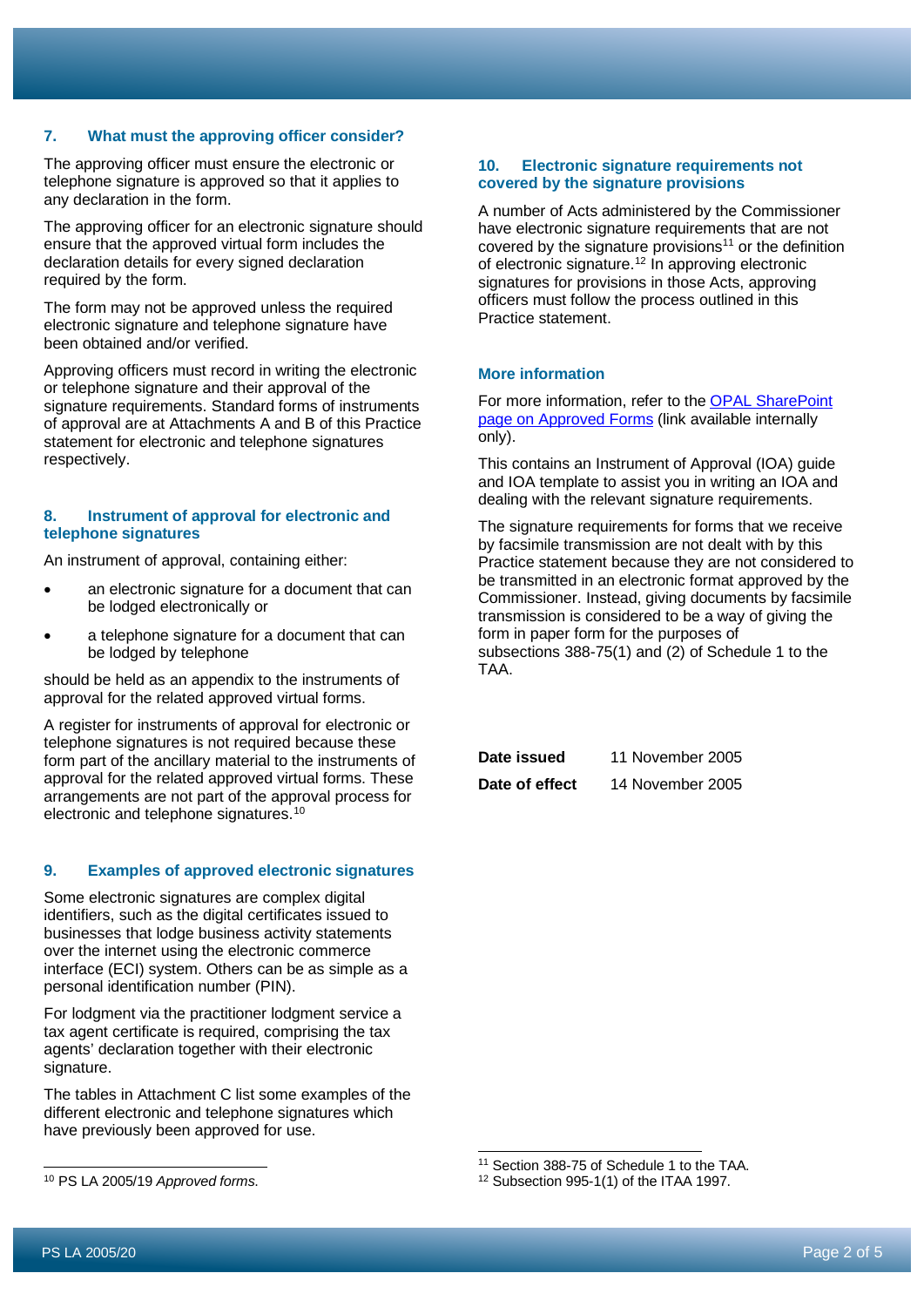## **APPENDIX [Insert letter] – Electronic signature**

### **INSTRUMENT OF APPROVAL OF ELECTRONIC SIGNATURE**

In accordance with subsection 388-75(3) of Schedule 1 to the *Taxation Administration Act 1953* and the definition of 'electronic signature' in subsection 995-1(1) of the *Income Tax Assessment Act 1997*, I, [insert name of the delegate of the Commissioner], hereby approve the following form of electronic signature for the following purpose:

| <b>Form of Electronic Signature</b> | <b>Purpose</b> |
|-------------------------------------|----------------|
|                                     |                |
|                                     |                |
|                                     |                |

Signed this [insert date] day of [insert month insert year].

Name: [insert delegate name]

Position: Assistant Commissioner, [insert BSL].

Signature: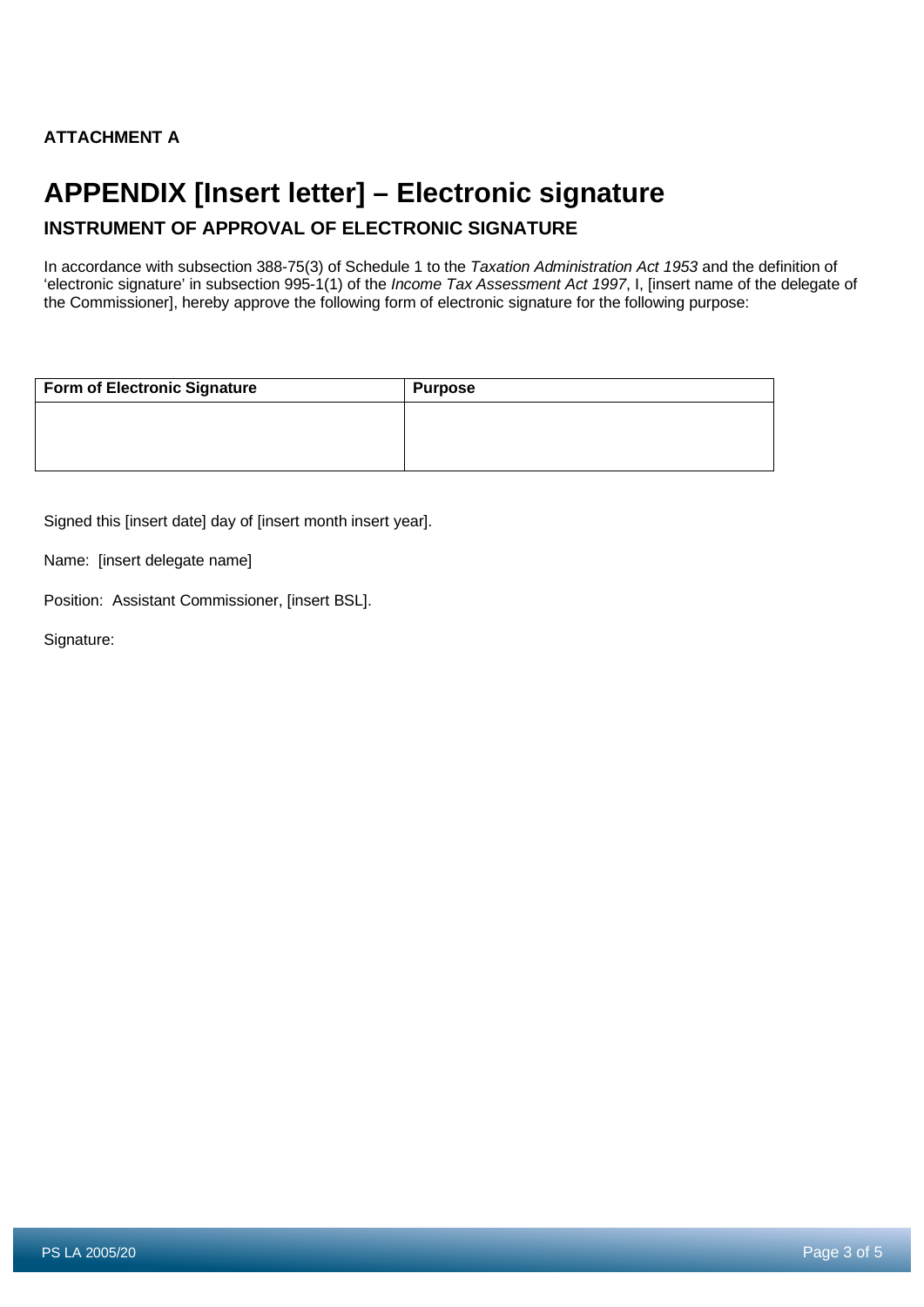## **APPENDIX [Insert letter] – Telephone signature**

### **INSTRUMENT OF APPROVAL FOR A TELEPHONE SIGNATURE**

In accordance with subsection 388-75(4) of Schedule 1 to the *Taxation Administration Act 1953* and the definition of 'telephone signature' in subsection 995-1(1) of *the Income Tax Assessment Act 1997*, I, [insert name of the delegate of the Commissioner], hereby approve the following as forms of telephone signature for the following purposes:

| <b>Form of Telephone Signature</b> | <b>Purpose</b> |
|------------------------------------|----------------|
|                                    |                |

Signed this [insert date] day of [insert month insert year].

Name: [insert SES name]

Position: Assistant Commissioner, [insert BSL].

Signature:

Delegate for the Commissioner of Taxation